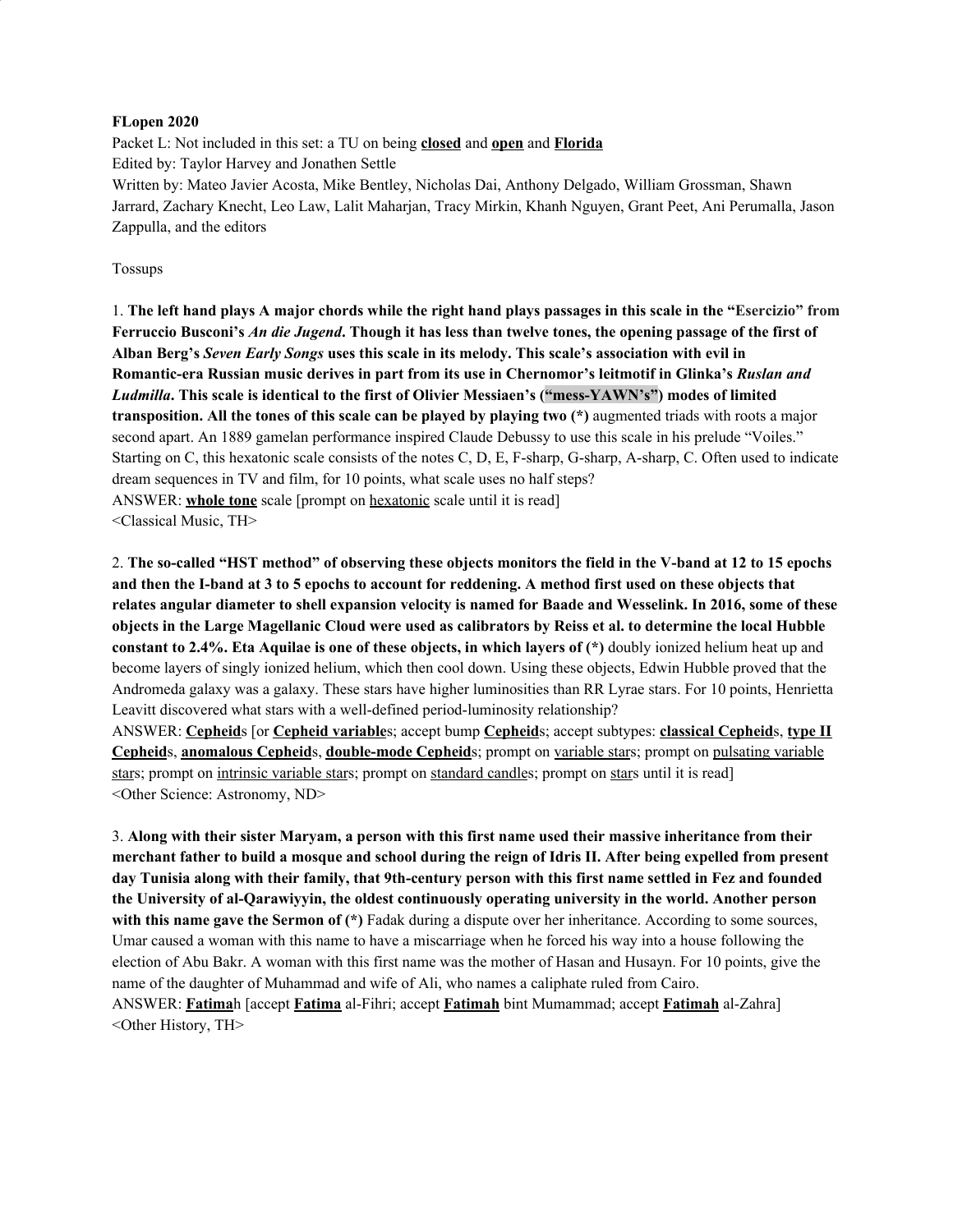4. A brief poem by this author translated by Vyt Bakaitis calls Apollo "god of the press corp" who rewards "anyone giving a faithful account of the facts." In a poem contrasting Jesus and Dionysus, this poet calls bread "the fruit of the Earth" but notes that "from the thundering god comes the joy of wine." This author's **affair with the wife of his employer, Susette Gontard, may have inspired his recurring character of (\*)** Diotima. This poet drew inspiration from his older contemporaries Klopstock and Schiller in his cycle of Tübingen Hymns. This poet's tendency to combine Christian and ancient Greek imagery can be seen in a poem in which the speaker notes "God is near, and / difficult to grasp" while receiving revelations on the title island. "Bread and Wine" is by, for 10 points, what German Romantic poet who wrote the poem "Patmos" and the epistolary novel *Hyperion*? ANSWER: Friedrich **Hölderlin** [or Johann Christian Friedrich **Hölderlin**] <Poetry, TH>

5. Cressida Heyes used a concept first explained by this thinker to argue that all women share a commonality in her book Line Drawings. Norman Malcolm, a major interpreter of this thinker, used his methodology to **claim that dreams were not genuine experiences in his book** *Dreaming***. Moritz Schlick commissioned Friedrich Waismann to write a book making this thinker's thought more comprehensible to people who hadn't studied (\*)** Fregean logic, resulting in *The Principles of Linguistic Philosophy*. The work of O. K. Bouwsma, like most ordinary language philosophers, primarily draws on the work of this thinker. The "linguistic turn" in the analytic tradition can be seen in the transition of this thinker's early atomic positivism to his later use of the theory of meaning. For 10 points, name this philosopher who wrote about private languages in *Philosophical Investigations*.

ANSWER: Ludwig **Wittgenstein** [or Ludwig Josef Johann **Wittgenstein]** <Philosophy, TH>

6. **A large example of one of these features nicknames a wedge-shaped, postmodern building in Tokyo designed by Kengo Kuma. Adolf Loos's jokey design for the Chicago Tribune building proposed turning its** top half into a giant one of these features. Vitruvius proposed adding half metopes to resolve a design **problem referred to as these features' "corner conflict." Skeuomorphic (\*)** triglyphs appear directly above these specific features. Examples of these features at the Temple of Hera I ("one") at Paestum feature exaggerated entasis. Palladio used these features in the ground-floor of his Palazzo Chiericati while he used a different, more ornamented feature on the second. These features typically lined the exterior of stoas, rested directly on the stylobate, and featured circular capitals. For 10 points, name these unadorned, load bearing features used in a Greek architectural order simpler than the Ionic and Corinthian.

ANSWER: **Doric column**s [prompt on columns]

<Other Arts: Visual, TH>

7. A character created by this author writes a wrought letter calling a woman "the erotic equivalent of bread and circuses" after he is expelled from her room for rubbing cold cream on her neck. One of this author's **characters meets a fictionalized version of geneticist Barbara McClintock while living at a biological research facility with her manic-depressive boyfriend Leonard. That Jane Austen-inspired novel by this author is partially set at Brown University and focuses on Madeleine Hanna. This author also wrote a novel narrated by the grandchild of (\*)** Lefty and Desdemona, married siblings who moved to Detroit during the Great Depression. The narrator of that novel by this author loves a girl nicknamed the "Obscure Object" and claims to have been "born twice: as a baby girl and a teenage boy." For 10 points, name this Greek-American author of *The Marriage Plot* and *Middlesex*.

ANSWER: Jeffrey **Eugenides** [or Jeffrey Kent **Eugenides**] <Long Fiction, WG>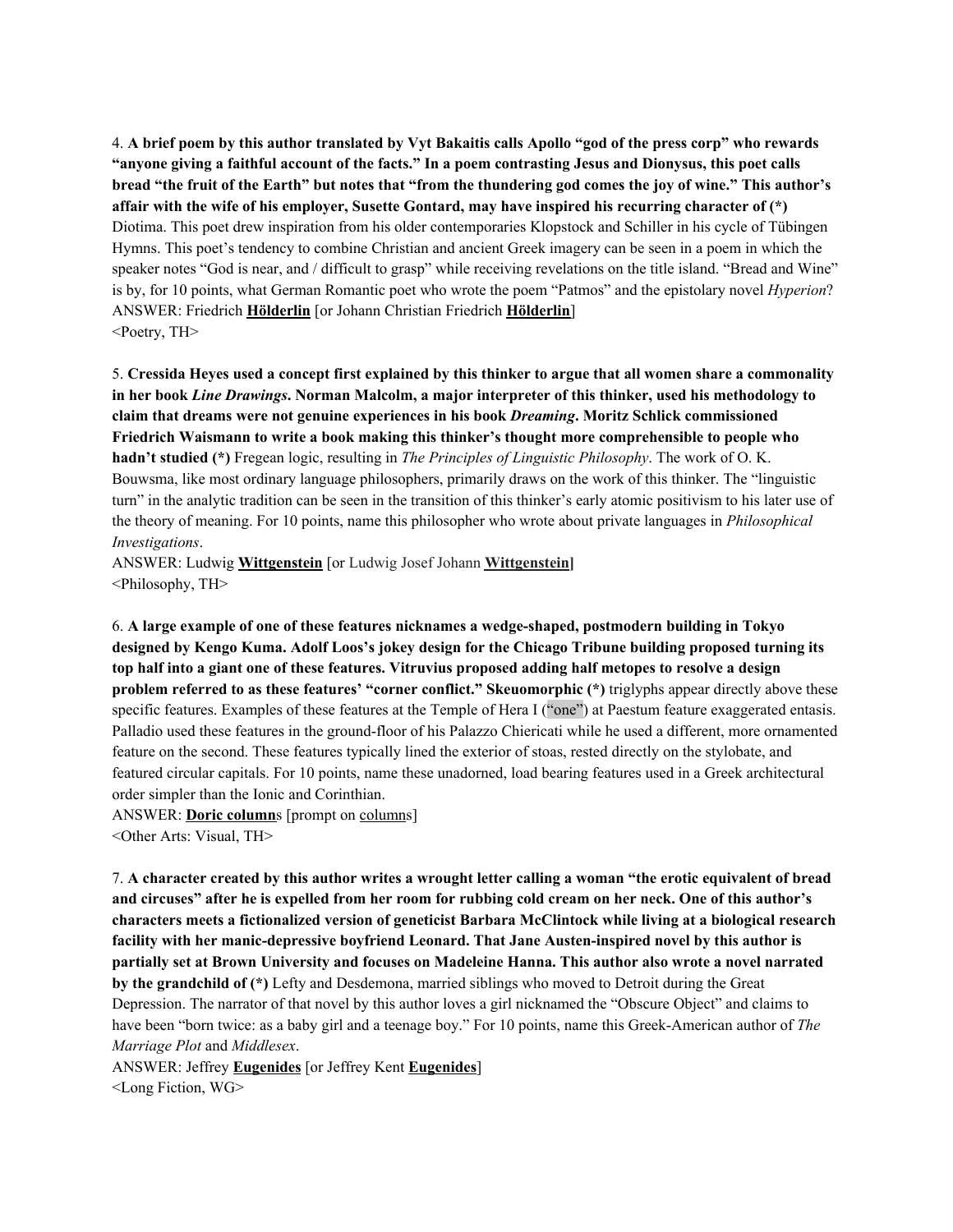8. It's not a throne or a chariot, but in a pseudepigraphic apocalypse narrative that survives only in Slavonic, 24 busts and a face "as if carved from fire" are arranged around one of these objects explained by Sariel. In the first chapter of his De somniis, Philo of Alexandria gave four interpretations of one of these objects, one of **which commented on movements corresponding to compassion and distress. According to emic tradition, the present day settlement of Beit El was the site of a (\*)** vision of one of these things, which also titles a thirty-part manual on ascetic monasticism by John Climacus. Sarah Flower Adams's hymn "Nearer, my God, to Thee" relates a vision of one of these objects dreamt about by a man on the road to Haran after tricking his brother Esau out of his inheritance. For 10 points, in Genesis 28, Jacob has a vision of angels climbing and descending what sort of object? ANSWER: **ladder** [accept **Jacob's Ladder**; accept **staircase**; accept *The Ladder of Divine Descent*; accept *Ladder of Jacob*; accept *Sūllām Ya'aqōv*]

<Religion, TH>

9. **This problem is essentially reformulated into a radius stabilization problem in the ADD model of Arkani-Hamed, Dimopoulos, and Dvali. In another model that solves this problem, the metric has a warp factor equal to an exponential function of the compactification radius. In the bulk of the Randall–Sundrum brane model that solves this problem, only Kaluza–Klein particles propagate. One approach to solving this problem associates each fermion with (\*)** two complex scalars with the same coupling strength. By cancelling a quadratic UV divergence, supersymmetry solves this problem. This problem requires fine-tuning the Higgs mass in the Standard Model. A large difference in the electro·weak scale and the Planck scale causes this problem. For 10 points, name this problem arising from the fact that the weak force is much, much stronger than gravity. ANSWER: **hierarchy** problem [prompt on naturalness problem; prompt on fine-tuning problem until "fine-tuning"] <Physics, LM>

10. These people no longer practice a ceremony that balanced the knowledge of 12 peace and 12 war leaders **to make a collective decision called** *Naachid***. A few months after Major Brooks slaughtered these people's** cattle, one of them killed Brooks' Black slave, causing renewed US aggression. A chief of these people who **helped negotiate the never-ratified Bear Springs Treaty was murdered in the Narbona pass named for him.** Although these people were able to hold out at Fortress Rock under their chiefs Barboncito and (\*) Manuelito, most of them ended up surrendering at Fort Defiance after the Battle of Canyon de Chelly ("shay"). These people were held in a concentration camp at Fort Sumner after Kit Carson forced them on their "Long Walk" to Bosque Redondo. For 10 points, name these Southwestern Indigenous people whose reservation covers much of northeastern Arizona.

ANSWER: **Navajo** [or **Diné**; or **Naabeehó**; prompt on Indigenous peoples of America; prompt on American Indians; prompt on Native Americans; prompt on Amerindians; reject "First Nations"] <US History, ZK>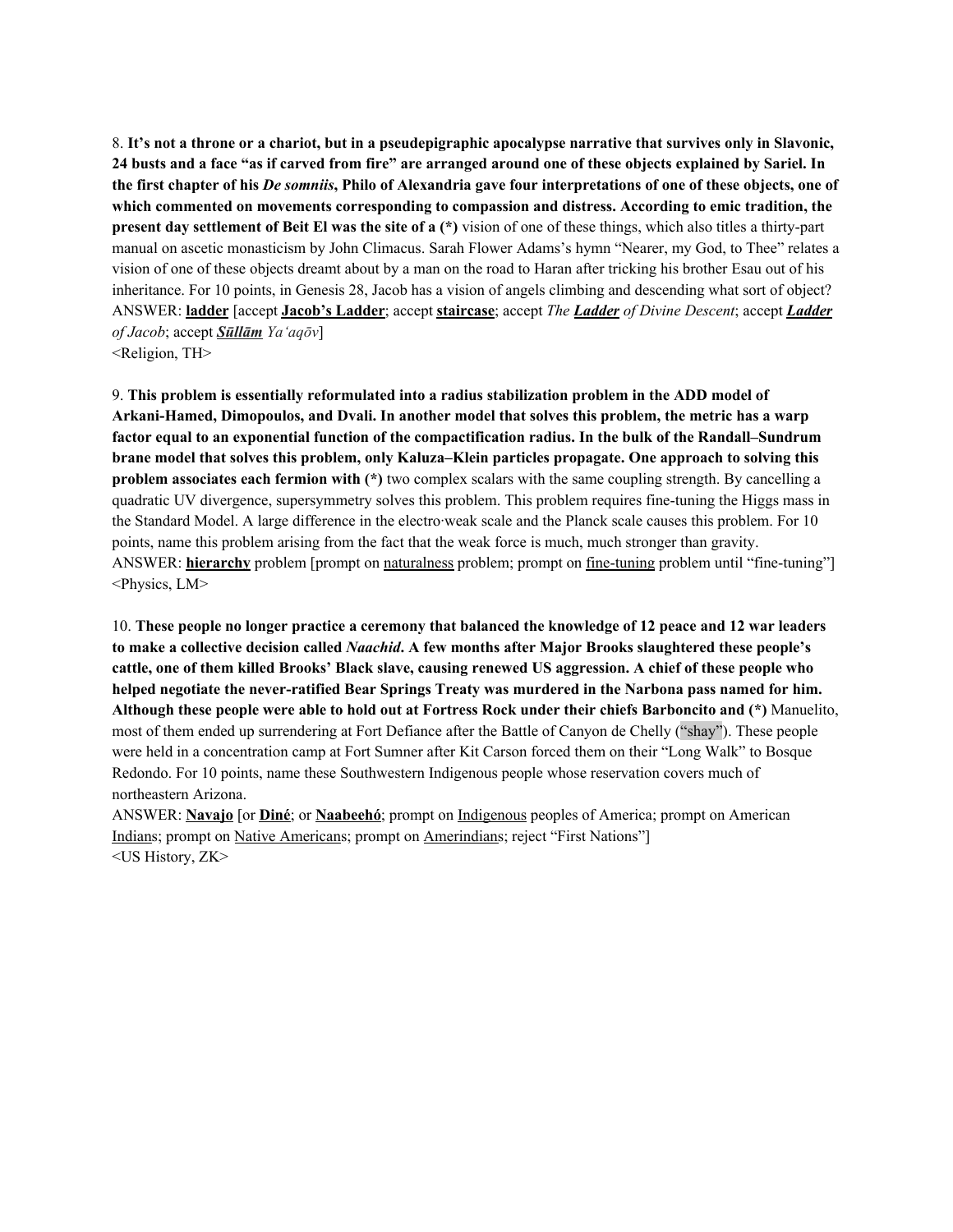11. Thick impasto green and orange clouds dominate a painting titled for cottages and these objects that its artist subtitled "Reminiscent of the North." In another painting, two dark haired women in white and purple dresses clutch flowers as they gaze to the viewer's left while standing in front of an oblique row of these objects. A crescent moon and a bright star are separated by one of these objects in a painting that also features two peasants walking toward the viewer on a white-green road. In a letter to his brother (\*) Theo, an artist described the "beauty of line" of these objects and compared them to "Egyptian obelisks." Two of these objects lean against each other behind a wheat field in a painting created while its artist was staying at an asylum at Saint-Rémy-de-Provence ("san ray-MEE duh pro-VONS"). For 10 points, name this type of tall, narrow tree that dominates the foreground left of Vincent van Gogh's *Starry Night*.

ANSWER: **cypress** trees [accept Provencal **cypress**es; accept *Wheat Field with Cypresses*; accept *Road with Cypress and Star*; prompt on trees until read]

<Painting/Sculpture, TH>

12. **A book on this language family by Francis Whyte Ellis notes the pronounced tripartite diglossia between one language's old, formal, and colloquial forms. A hypothesis championed by David McAlpin proposes a** linkage between a predecessor to this language family and the language of ancient Elam. A language in this **family uses two superclasses of grammatical gender: "rational," applied to deities and humans, and "irrational," applied to all other nouns. (\*)** Brahui ("bruh-HOO-ee") and Kurukh ("KOO-rook") are languages from this family, which is the origin of retroflex constants that entered *another* family spoken geographically to the north of this one. English loanwords from this language family include bamboo, mango, and catamaran. For 10 points, name this language family that includes Kannada, Malayalam, Telugu, and Tamil, all primarily spoken in southern India.

ANSWER: **Dravidian** languages <Social Science: Linguistics, TH>

13. **Advection past embayments creates this process's namesake "shadows," which are the sites with the highest primary productivity in Eastern Boundary [this process] Systems. Along the continental shelf of** western North America, Feely et al. observed that this process had enhanced the effects of ocean acidification, **causing the entire water column to become undersaturated with respect to aragonite. This process is often studied in the Canary, Benguela, California, and Humboldt systems. This process drives the formation of a "cold tongue" in the eastern Pacific where the (\*)** Equatorial Undercurrent shoals. The easterlies create poleward Ekman transport, causing this process to occur at the equator. During El Niño, Peruvian fisheries are devastated by the weakening of this process. For 10 points, cold, nutrient-rich water rises to the surface in what process? ANSWER: **upwelling** [accept equatorial **upwelling**; accept coastal **upwelling**] <Other Science: Earth Science, TH>

14. A novella by this author ends as a sickly man watched a baby in a pram gleefully shake a rattle in front of the setting sun after bonding with a woman during a Wagner piano recital. In another story by this author, a cuckolded husband performs in drag as "Little Lizzy" while accompanied by his singer wife and her musician lover. In another story by this author, a lonely old man slashes his dog with a knife while trying to feed him **bread. This author of the novella (\*)** *Tristan* and the story "Tobias Mindernickel" satirized the rise of Fascism in a story in which the narrator and his family encounter the hypnotist Cipolla as they vacation in Torre di Venere. Another vacationeer created by this author dies after eating some bad strawberries and spies on the Polish boy Tadzio. For 10 points, name this German author of "Mario and the Magician" and "Death in Venice." ANSWER: Thomas **Mann** [or Paul Thomas **Mann**]

<Short Fiction, TH>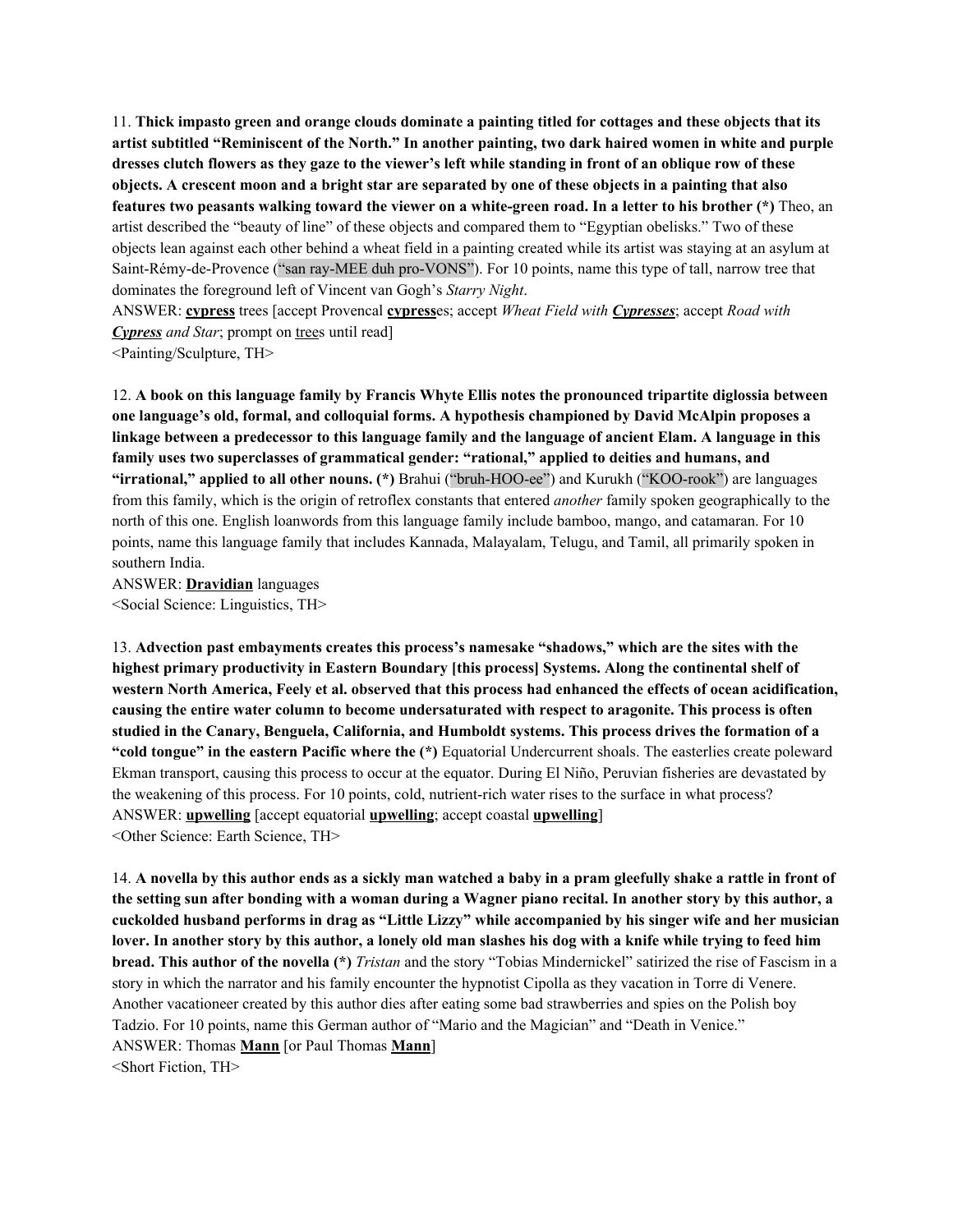15. **According to Giles Tremlett's 2010 biography, the discovery of this person's blackened organs and the** presence of a hardened black substance on their corpse started a rumor they were poisoned. This person may **have had a secret relationship with the Holy Roman Empire ambassador Eustace Chapuys ("SHAP-wee"). This person discussed the plight of the Jewish community in a secret correspondence with Juan Luis Vives When this person died at (\*)** Kimbolton Castle, the entirety of their country wore yellow clothing as a symbol of remembrance. This person sent a piece of a blood-stained coat belonging to James IV to Hampton Court Palace after the Battle of Flodden Field. This person allied themselves with Thomas Wolsey against the rising influence of Thomas Cramner and sent letters to Pope Clement VII to overturn their annulment. For 10 points, name this first queen consort of Henry VIII.

ANSWER: **Catherine of Aragon** [prompt on Catherine] <Post-500 European History, ZF>

16. People with a PiZZ ("P-I-Z-Z") genotype are especially vulnerable to this toxin because of the tendency of the Z form of a protein to polymerize. In response to long-term exposure to this toxin, mice deficient in **MMP-12 do not display tissue degradation. Six minute walking distance and mMRC dyspnea are two of the** factors of the BODE ("bode") index used to predict the outcomes of a disease caused by this toxin. This toxin **oxidizes Met358 within the reactive center loop domain of alpha-one (\*)** anti·trypsin, inhibiting the binding of serine proteases to it. This toxin is linked with a decrease in severity of ulcerative colitis. A molecule in this toxin changes brain physiology by up·regulating a namesake class of acetyl·choline receptors. For 10 points, COPD is caused by the intake of what toxic aerosol that contains nicotine?

ANSWER: **tobacco smoke** [or **cigarette smoke**; accept environmental **tobacco smoke**; accept **secondhand smoke**; prompt on nicotine with "as a part of what substance?"; prompt on smoke by asking "from what substance?"; prompt on tobacco by asking "in what form?"; reject "vapor" or anything to do with "vaping"] <Biology, JS>

17. **Representative Hank Johnson introduced a House bill prohibiting funds to police in this country after the** deaths of Joel Palacios Lino and Elvis Armando García. Rollbacks of indigenous rights in this country have **been opposed by OFRANEH ("OH-fra-nay"). An activist in this country appeared on a FUSINA hit list, as detailed by Nina Lakhani. In this country, members of COPINH ("coh-PEEN") prevented Sinohydro and DESA from constructing the (\*)** Agua Zarca dam on the Gualcarque River, sacred to the indigenous Lenca. After receiving the Goldman Environmental Prize in 2015, an activist from this country was murdered by gunmen in her bedroom. For 10 points, indigenous activist Berta Cáceres was murdered in what Central American country, where violence stemming from the Juan Orlando Hernández administration led migrant caravans to flee Tegucigalpa? ANSWER: **Honduras** [or Republic of **Honduras**; or República de **Honduras**] <Zeitgeist, GP>

18. In a narrative poem titled for this place, Enareto instructs the lovelorn Clonico to abandon his love of wisdom before Clonico finds an urn filled with the ashes of his lover. In another book titled for this place, two men are informed of the kidnapping of a Lydian princess by the Queen of Persia, but decide to let her languish in prison for a year before rescuing her. A 1480 poem by Jacopo Sannazaro titled for this place **inspired the settings of Honoré d'Urfé's ("oh-noh-RAY door-FAY's")** *Astrea* **and Jorge de Montemayor's (\*)** *Diana*. In a book titled for this place, a king, his queen, and their daughter all fall in love with a prince disguised as an Amazon. Pyrocles and Musidorus appear in two 16th-century prose works named for this place, the newer one of which is usually named for its author's sister, the Countess of Pembroke. For 10 points, name this title pastoral setting of two long prose works by Philip Sidney.

ANSWER: **Arcadia** [accept *Old Arcadia*; accept *New Arcadia*; accept *The Countess of Pembroke's Arcadia*] <Other Literature, TH>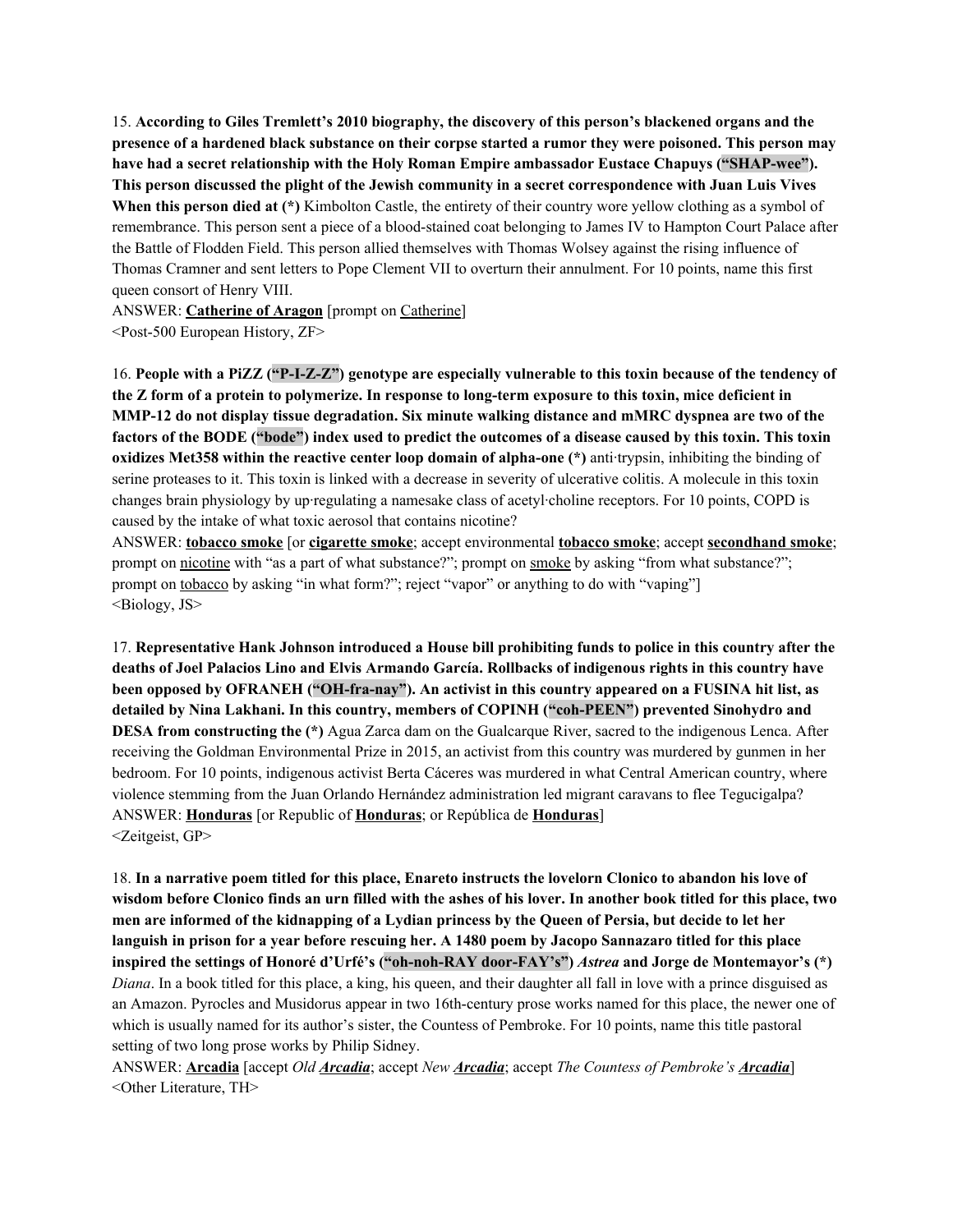19. **Ottmar Hörl's 2009 installation** *Dance With the Devil* **depicts this non-praying action using over 1,000 garden gnomes. Each photograph in Anselm Kiefer's** *Heroic Symbols* **depicts this action. In 2013, Nicolas Anelka was criticized for performing a French comedian's riff on this action called the "quenelle"** ("kuh-NEL"). In a film, a character tries desperately to screw bottle caps while performing this action every **time a photograph passes by him on a (\*)** conveyor belt. In another film, a wheelchair-using man struggles to *not* perform this action while describing a population of ten women for every man after nuclear war. Walter Gobitas's name was misspelled in a Supreme Court case about a rule requiring Jehovah's Witnesses to perform this action. For 10 points, Francis Bellamy's version of what gesture accompanying the Pledge of Allegiance was very similar a Nazi greeting?

ANSWER: **salute** [or Nazi **salute**; or Roman **salute**; accept **saluting** the American flag; accept Bellamy **salute**; accept **Sieg Heil**; accept **quenelle** until it is read; prompt on reading or reciting the Pledge of Allegiance by asking "what physical action was being done while reading it?"] (The first film is *Der Fuehrer's Face*, featuring Donald Duck, and the second film is *Dr. Strangelove*.)

<Other Academic, AP>

20. A piano concerto by this composer serves as the music for *Harbinger*, Eliot Feld's debut work as **choreographer. Two pieces by this composer score Anthony Tudor's** *Gala Performance***. Yuri Grigorovich challenged the formalist notions of the dream-ballet with his choreography to a ballet by this composer focusing on a stone cutter menaced by a stomping hunchback. Leonid Lavrovsky controversially altered the score to the 1940 Kirov production of a ballet by this composer that gave (\*)** Galina Ulanova her breakthrough role. This composer wrote the music for *The Prodigal Son*, first performed by Diaghilev's Ballet Russes. Frederick Ashton played the Ugly Sister in his choreography to a ballet by this composer, while another ballet by this composer includes "The Dance of the Knights." For 10 points, name this 20th-century Russian composer who wrote the ballets *Cinderella* and *Romeo and Juliet*.

ANSWER: Sergei **Prokofiev** (The ballet in the third clue is *The Stone Flower*.) <Other Arts: Visual, TH>

21. **Agents of this organization sprayed modified fentanyl into a target's ear in a nearly-successful assassination attempt. Explosives hidden in bars of soap were used to send booby-trapped packages to German scientists by an agent of this organization, Wolfgang Lotz. This organization was accused of using** poisoned chocolates to kill the planner of an attack carried out with assault rifles hidden in violin cases. An **innocent Moroccan (\*)** waiter was killed walking back from the cinema with his wife by this organization in the Lillehammer affair, but they eventually killed the intended target, Ali Hassan Salameh. Agents of Shin Bet and this organization arrested a man with the pseudonym Ricardo Klement in Argentina. In Operation Wrath of God, this organization targeted members of Black September and the PLO. For 10 points, name this Israeli national intelligence service.

ANSWER: **Mossad** [accept al-**Mōsād**; accept **Institute for Intelligence and Special Operations**; accept **HaMossad leModi**ʿ**in uleTafkidim Meyu**ḥ**adim**; prompt on the Institute] (The first clue refers to the attack on Khaled Meshaal.)

<World History, ZK>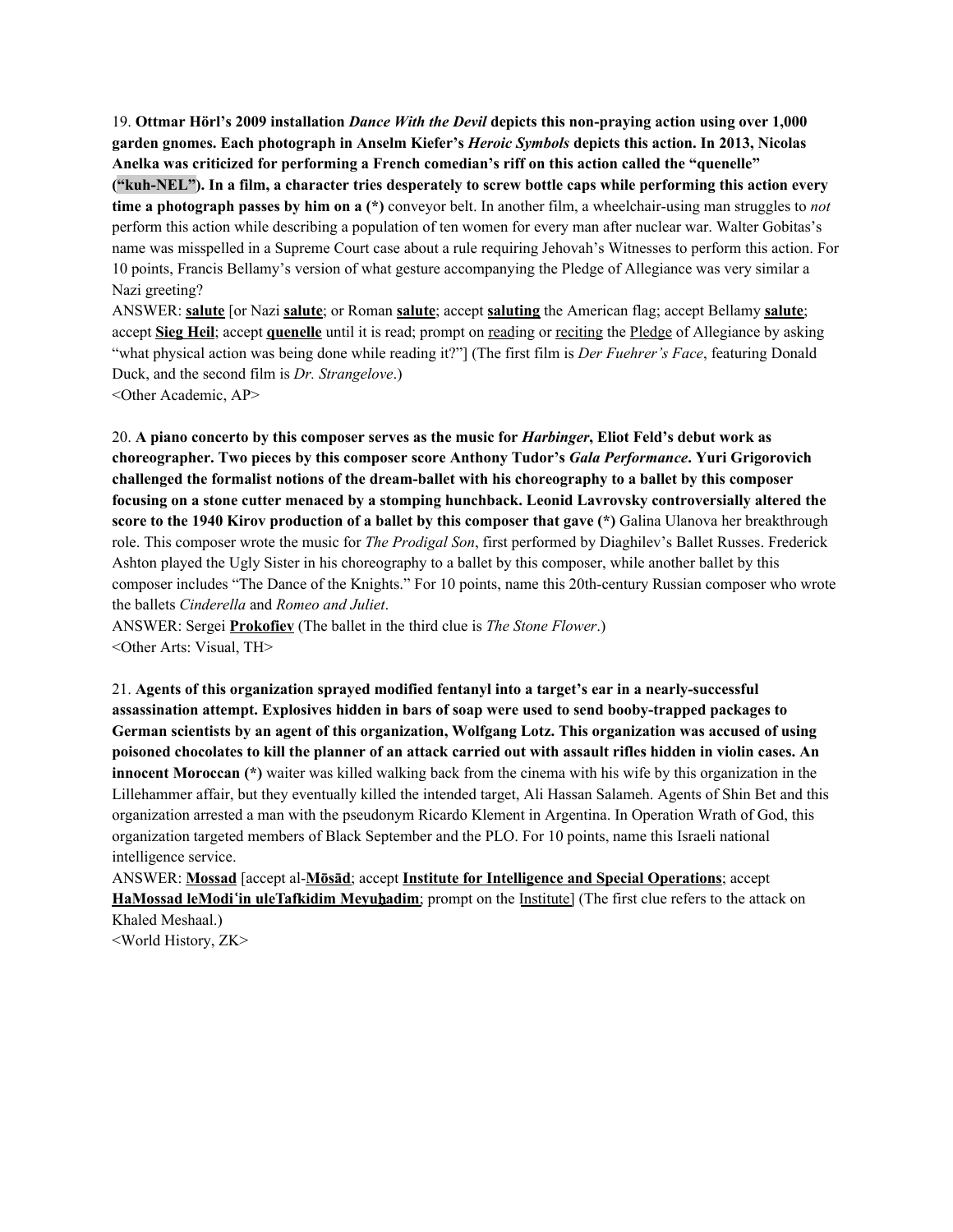22. A subject in this experiment repeated the phrase "I don't know" while hiding her face in turn with a book and then her hand. This experiment was designed to test its formulator's diagnosogenic theory of a certain behavior, which fit into his larger theory of general semantics. Because none of the data from this experiment **was ever published in scientific journals, all the known information about it comes from Mary (\*)** Tudor's master's thesis. The subjects in one group of this experiment heard harsh phrases like "you must try to stop yourself immediately" and "the type of interruptions which you have are very undesirable." In this experiment, 22 children at a Davenport, Iowa orphanage were placed into groups receiving positive and negative speech therapy. Wendell Johnson oversaw, for 10 points, what controversial 1939 study on the origins of stuttering? ANSWER: **Monster** Study [accept **Johnson stuttering** study until "Wendell"; accept Mary **Tudor stutter**ing study until "Tudor"; prompt on answers mentioning stuttering study until "stuttering"] <Social Science: Psychology, TH>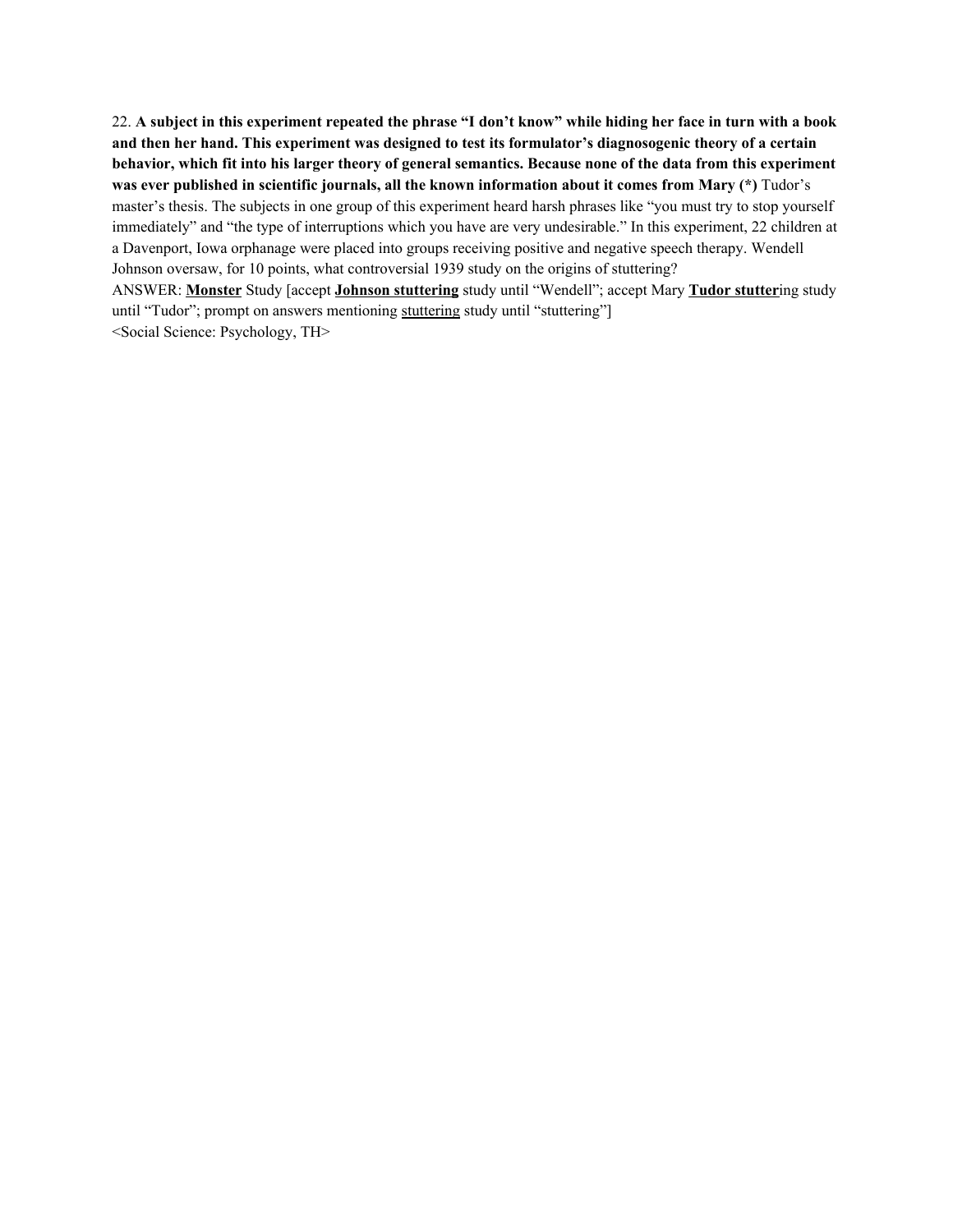#### Bonuses

1. President Enrique Peña Nieto started construction on a train line from Mexico City to this city, some 35 miles away, but budget overruns meant that the line was still under construction at the end of his term. For 10 points each: [h] Name this city whose Manuel M. Villada Museum of Natural History contains the mummified remains of Father Botello, a fake priest hanged for his blasphemy. It is the capital of the State of Mexico.

#### ANSWER: **Toluca** [or **Toluca** de Lerdo]

[e] Peña Nieto's government also planned to build a train from Mérida to this popular tourist city on the northeast coast of the Yucatán Peninsula.

ANSWER: **Cancún** [or **Cancún** Island; or Ciudad **Cancún**; or Isla **Cancún**]

[m] While in this tourist site in Chiapas, Peña Nieto's successor AMLO presided over a ritual involving copal incense to announce another new train project. This site is smaller than Tikal and Chichen Itza, and its most popular attraction is the Temple of the Inscriptions.

#### ANSWER: **Palenque**

<Geography, MB>

2. A sleazy businessman from this country got his start by seducing opera singer Claudia Muzio and getting her to smoke his women's cigarette brand in Buenos Aires. For 10 points each:

[m] Name this country. A shipping magnate from this country entered into a lucrative arrangement known as Project Omega with a junta known as the Regime of the Colonels.

ANSWER: **Greece** [or **Hellas**; or **Hellenic** Republic; or **Ellinikí** Dimokratía]

[e] Both Jackie Kennedy's second husband Aristotle Onassis and his rival Stavros Niarchos benefited massively from the crisis surrounding the closure of this Middle Eastern waterway through which most of Europe's oil passed. ANSWER: **Suez** Canal [accept **Suez** Crisis]

[h] After buying the company that manages the Monte Carlo Casino, Onassis clashed with this Monégasque monarch over their visions for Monaco's economy. Hollywood icon Grace Kelly retired from acting after her marriage to this monarch at age 26.

ANSWER: **Rainier III** [or **Rainier** Louis Henri Maxence Bertrand **Grimaldi**; accept **Prince Rainier** of Monaco; prompt on Rainier]

<Other History, AP>

3. The superstition surrounding actors wearing green supposedly originates from this event. For 10 points each: [m] Name this event preceded by two bouts of coughing and hemorrhaging while its subject was playing a character who tries to get his daughter to marry a doctor so he can use the doctor's medical services at any time.

ANSWER: the **death** of **Molière** [accept the **death** of Jean-Baptiste **Poquelin**; prompt on a performance of or a death at *The Imaginary Invadlid* or *The Hypochondriac* or *Le malade imaginaire* by asking "involving which person?"]

[e] Molière and his contemporaries Pierre Corneille ("cor-NAY") and Jean Racine all wrote and died during this century, which also saw the early to mid-reign of Louis XIV.

ANSWER: **17**th century [or **1600s**]

[h] The title doctor convinces the villagers of Saint-Maurice that they are suffering from an obscure illness in *Knock*, a play by this French author of the 8,000-page *Men of Good Will*, a novel written in a style he called "unanimism." ANSWER: Jules **Romains** ("roh-MAN") [accept Louis Henri Jean **Farigoule**] <Drama, TH>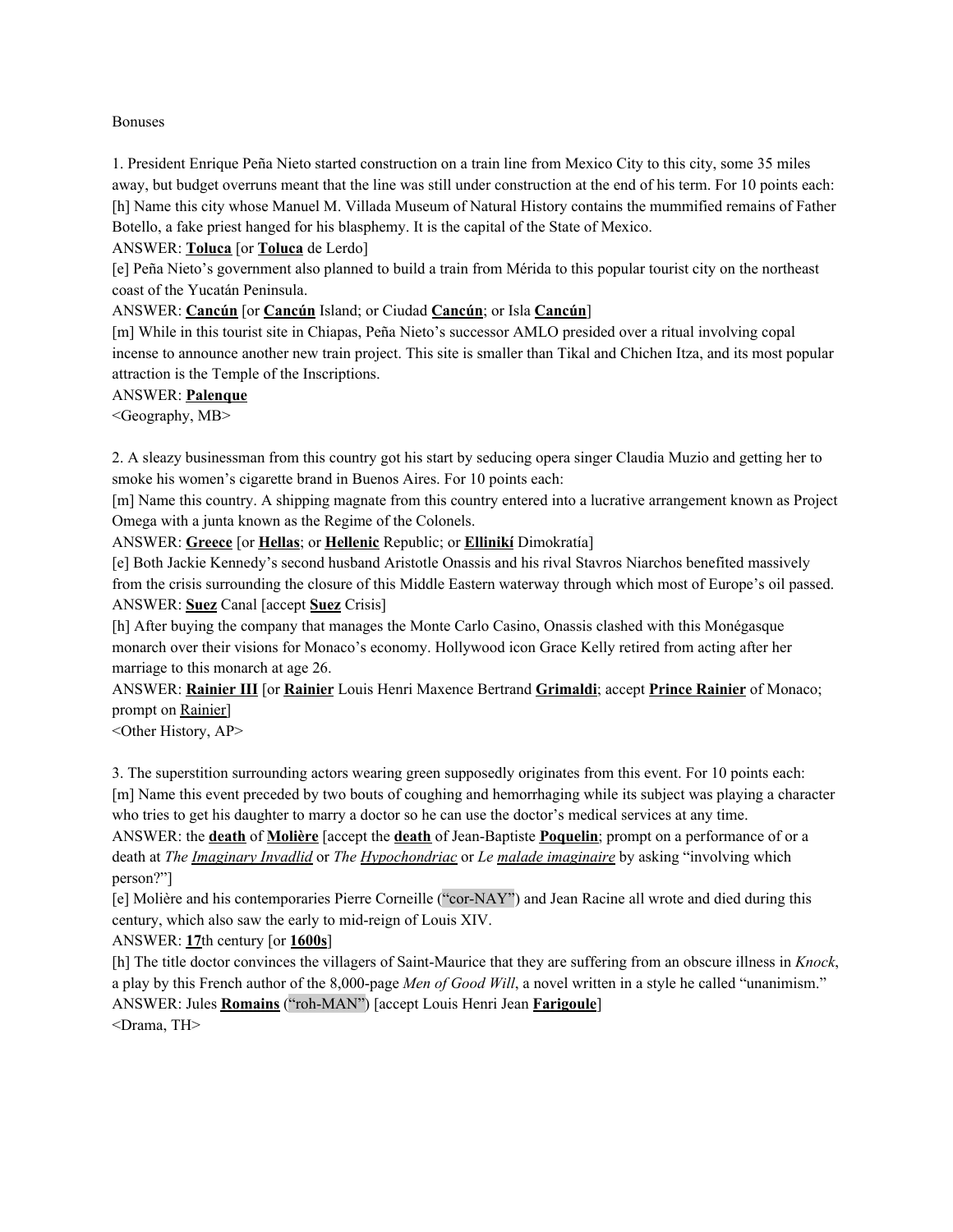4. Answer the following about surpassing the diffraction limit, for 10 points each.

[e] The diffraction limit is a limit on this quantity given by the Rayleigh criterion as 1.22 times wavelength over aperture diameter. This quantity describes whether or not objects in an image can be visually separated.

ANSWER: **resolution** [accept angular **resolution**; accept image **resolution**; accept spatial **resolution**]

[h] Unlike stimulated emission depletion microscopy, this technique creates superresolved images without using sample-damaging lasers. Like PALM ("palm"), this technique makes a super-resolved image out of multiple images containing just a few activated fluorophores.

#### ANSWER: **STORM** ("storm") [or **stochastic optical reconstruction microscopy**]

[m] STORM fluorophores go through hundreds of on/off cycles before this process occurs. The membrane-imaging technique FRAP ("frap") uses a light pulse to induce this process that makes fluorophores permanently inactive. ANSWER: photo**bleaching** [accept **fading**]

<Chemistry, JS>

5. The Public Resource Center, co-founded by Zack de la Rocha and Rudy Ramirez, is also known as the Centro de [this word]. For 10 points each:

[h] Name this Spanish word used by Francisca Flores for the title of her journal, which featured work by the art collective Asco. The Flores Magón brothers published a newspaper of this name that was the organ of the PLM. ANSWER: **regeneración** [prompt on regeneration by asking "what is the Spanish language equivalent?"] [m] The Flores Magón brothers published their newspaper *Regeneración* in this city, where it was distributed by the anarchist bookstore La Aurora. The building of a different newspaper in this city was bombed due to it and its publisher Harrison Gray Otis's anti-union efforts.

ANSWER: **Los Angeles** [or **LA**] (The Public Resource Center is also in Los Angeles.)

[e] This Jewish anarchist advocated for the Flores Magón brothers in her journal *Mother Earth*. She was eventually deported to the USSR along with Alexander Berkman.

ANSWER: Emma **Goldman**

<US History, JS>

6. Answer the following about painter and art theorist Jay Hambidge, for 10 points each.

[h] This artist used Hambidge's notion of "dynamic symmetry" in his bestselling print of a nude girl leaning over a sleeping woman. This American artist is known for his lush, pastel-colored fantastical landscapes like *Ecstasy* and *The Dinky Bird*.

ANSWER: Maxfield **Parrish**

[e] Hambidge's ideas inspired Helen Hokinson to create many of these artworks that appear alongside text in *The New Yorker*, such as a famous one by Peter Steiner captioned "On the internet, nobody knows you're a dog."

ANSWER: **cartoon**s [accept **drawing**s or **illustration**s; or **comic**s]

[m] Hambidge was born in this country, also home to the artist of *The Jack Pine*. Emily Carr is sometimes associated with a circle of landscape painters from this country known as the Group of Seven.

ANSWER: **Canada** (*The Jack Pine* is by Tom Thomson.)

<Painting/Sculpture, TH>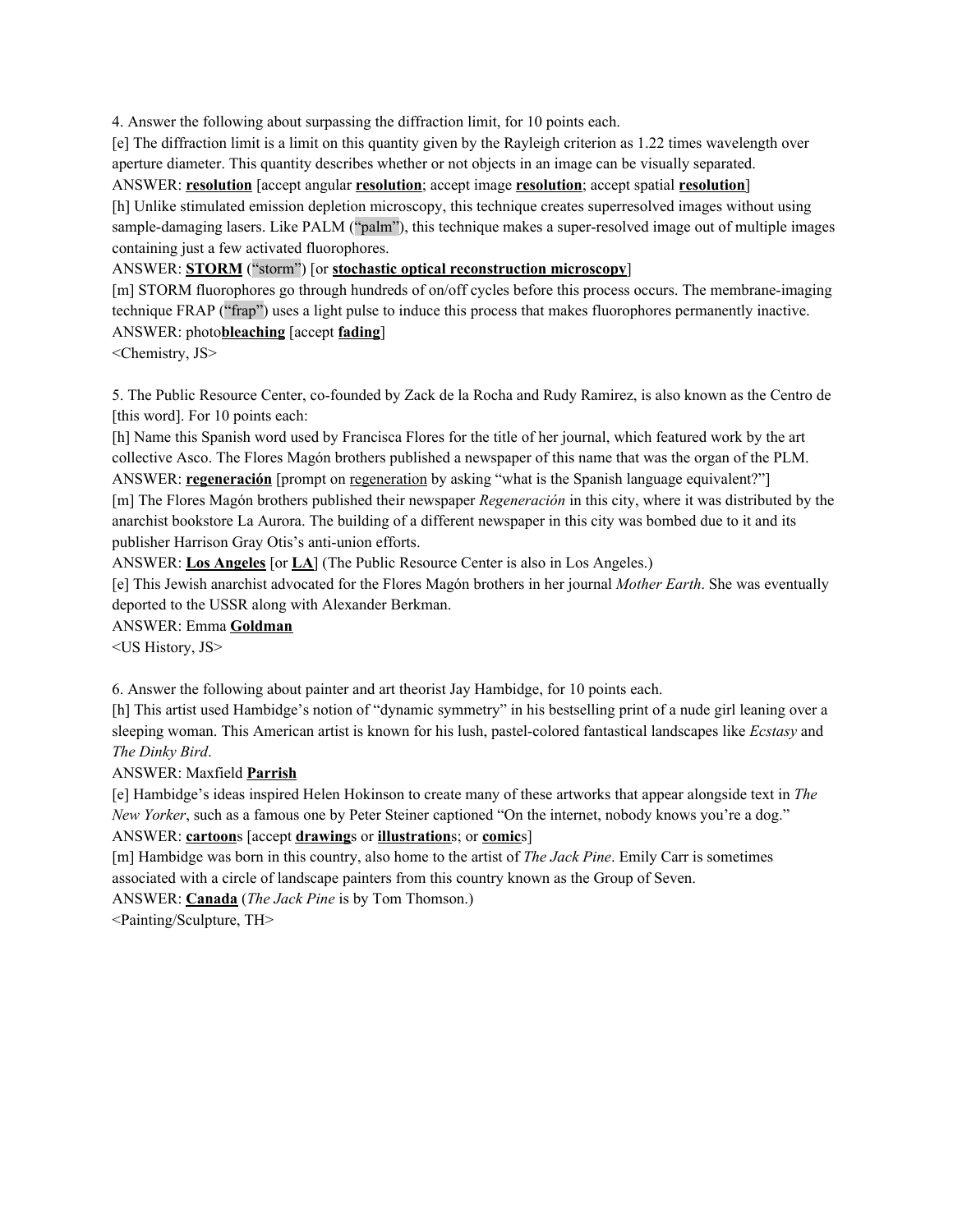7. Nozières and Schmitt-Rink were the first to calculate the superfluid transition temperature during this phenomenon by introducing Gaussian fluctuations around the mean-field saddle point. For 10 points each:

[h] Name this phenomenon realized by using Feshbach resonance to create a state of diatomic molecules from a state of weakly-correlated pairs of fermions without a phase transition.

ANSWER: **BCS–BEC crossover** [accept **BEC–BCS crossover**; accept **crossover** from

**Bardeen–Cooper–Schrieffer** state to a **Bose–Einstein condensate** or vice versa]

[e] The crossover is possible because a mean-field description of this function in the BCS regime and this function in the BEC regime is smoothly connected. This function's time evolution is given by the Schrödinger equation. ANSWER: **wave** function [or **psi**]

[m] During the BCS–BEC crossover, this quantity decreases monotonically from the Fermi energy to a negative value, approaching the pair binding energy. This quantity, volume, and temperature are the fundamental variables of the grand canonical ensemble.

#### ANSWER: **chemical potential** [or **mu**]

<Physics, LL>

8. British author Alexandra Fuller, who now lives in a yurt in this US state, wrote of her childhood spent on a farm during the Rhodesian Bush War in her memoir *Don't Let's Go to the Dogs Tonight*. For 10 points each: [h] Name this US state that is the setting of the short stories "Job History" and "55 Miles to the Gas Pump," a retelling of the Bluebeard tale. Both of those stories are contained in the collection *Close Range*.

# ANSWER: **Wyoming**

[m] *Close Range* is a collection by this American author, who also wrote a story in which Ennis del Mar and Jack Twist fall in love while herding sheep near the title Wyoming landform.

ANSWER: E. Annie **Proulx** ("proo") (The story is "Brokeback Mountain.")

[e] A Wyoming ranch hand is the protagonist of *The Virginian*, a novel by Owen Wister often considered the first example of a novel in this genre also strongly associated with Zane Grey.

ANSWER: **Western** novels

<Other Literature, AP>

9. A 2017 Met Breuer exhibition of a Brazilian artist with this given name titled "A Multitude of Forms" staged a piece in which a crowd walk together with their heads protruding from a huge white sheet. For 10 points each: [h] Give this first name shared by the artist of *Divisor* and a different Brazilian artist who gave a title meaning "critters" to a set of hinged metal assemblies meant to be manipulated by viewers.

ANSWER: **Lygia** ("LEE-zhuh") [accept **Lygia** Pape or **Lygia** Clark] (The Lygia Clark work is *Bichos*.)

[m] Lygias Pape and Clark led an art movement that prefixes this word with "neo." Lygia Fagundes Telles and the de Campos brothers belonged to a literary school named for this word, which describes poems whose typographical form conveys meaning.

ANSWER: **concrete** [accept **Concretism** or **Concretismo** or **Neoconcretismo**; accept **concrete** poetry; prompt on shape poems or visual poems; anti-prompt on altar poetry]

[e] Lygia Clark's work *Walking* consists of a paper with this shape that viewers cut lengthwise repeatedly until it is too thin to cut. This non-orientable shape is constructed by giving the paper a half-twist and taping its ends.

ANSWER: **Möbius** strip [or **Möbius** band; or **Möbius** loop]

<Other Academic, AP>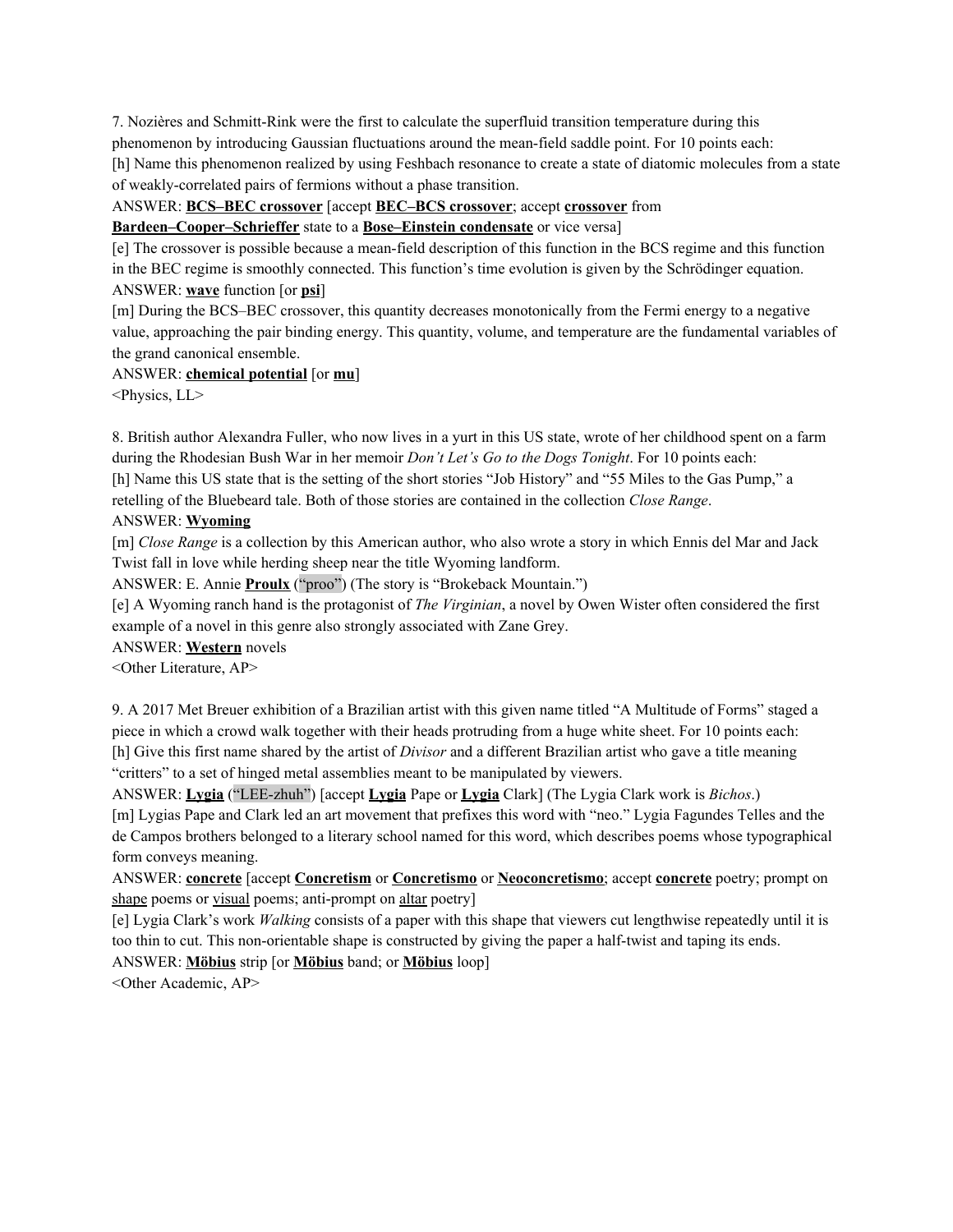10. An episode involving this activity is recounted in the "Sabha Parva," or "Book of the Assembly Hall." For 10 points each:

[m] Name this activity in which Śakuni ("SHUH-koo-nee") defeats Yudhishthira ("yoo-DISH-tih-ruh"), leading to the twelve-year exile of the Pāndavas. Some versions of the episode involving this activity state the items used in it were made of the bones of Śakuni's family members.

ANSWER: playing a game of **dice** [prompt on gambling]

[e] Duhshāsana ("doo-SHAH-shuh-nuh") tries to disrobe this woman after the game, but Krishna prevents it by infinitely extending her sari. She is married to all five of the Pāndavas.

# ANSWER: **Draupadi** [or **Pānchālī**; or **Krishnā**]

[h] During the dice game, Duryodhana directs this lewd gesture at Draupadī, infuriating the Pāndavas. Bhīma threatens to break the body part central to this action, which is likened to the stem of a plantain tree and the trunk of an elephant.

ANSWER: **slap**ping his **thigh** [accept **exposing** his **thigh**; accept synonyms for **slap**ping or **exposing** like **reveal**ing, **showing**, **hit**ting, or **striking**; accept **lap** in place of **thigh**; prompt on answers mentioning his leg and any of the other synonyms by asking "what part of the leg?"] <Mythology, AD>

11. K-lines, nomes, and nemes are some of the simplest agents in this theory, which was co-developed by Seymour Papert at the MIT Artificial Intelligence Lab while working with a robotic arm. For 10 points each:

[h] Name this theory about natural intelligence developed by Marvin Minsky in a 1986 book of the same name. It asserts that advanced cognitive processes like memory, language and consciousness build up from the interaction of simple, data-structure-like units called agents.

ANSWER: the theory of the **Society of Mind**

[m] Minsky's aphorism "Minds are what brains do" is a pithy summation of this position in the philosophy of mind endorsed by thinkers like Jerry Fodor. This viewpoint rejects both the identity theory and behaviorism in stating that mental states can be defined only by their causal relationship to other mental states.

ANSWER: **functionalism** [accept **functionalist** theory of mind; accept psycho-**functionalism**; accept analytic **functionalism**; accept Homuncular **functionalism**]

[e] This thought experiment first presented by John Searle ("surl") argues against functionalism by imagining a person able to translate between languages without understanding the symbols.

ANSWER: **Chinese room** thought experiment

<Philosophy, TH>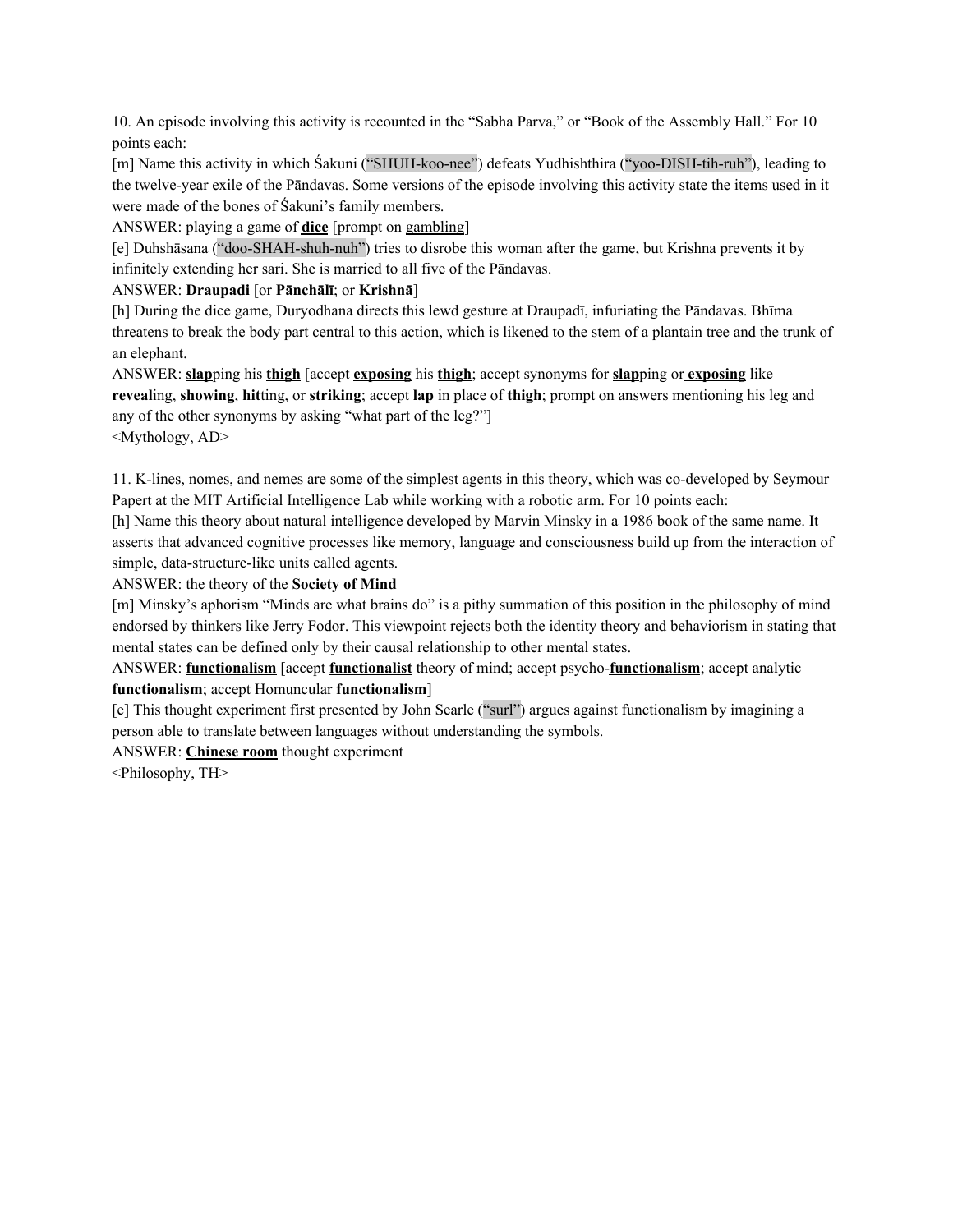12. An engineering student cleans out a once-prominent bookstore in this country in Kaouther Adimi's novel *Our Riches*. For 10 points each:

[e] Name this country that is also the setting of *The Plague* by Albert Camus, who was born in the French colony that became this country.

# ANSWER: **Algeria** [or **Algérie**]

[h] This Algerian feminist novelist wrote about a group of Muhammad's female companions in her novel *Women of Medina*. This woman was the first author from the Maghreb to be admitted to the Académie Française ("frawn-SEZ"), partly on the strength of her novel *Women of Algiers in Their Apartment*.

### ANSWER: Assia **Djebar** [or Fatima-Zohra **Imalayen**]

[m] Another contemporary Algerian novelist, Yasmina Khadra, is best known for his tetralogy of books about Llob ("yob"), a man of this profession. Mma ("mah") Precious Ramotswe proclaims herself to be the "number one" female one of these people in Botswana in a series of novels by Alexander McCall Smith.

ANSWER: **detective** [or **inspector**; accept private **investigator** or **P.I.**; accept police **detector**; accept *No 1. Ladies' Detective Agency*; prompt on police officer]

<Long Fiction, TH>

13. A female composer from this country wrote *Metacosmos*, a microtonal symphonic poem meant to evoke a black hole. For 10 points each:

[h] Name this country also home to a film composer who scored *Mandy*, *Arrival*, and *The Theory of Everything* before his 2018 death.

ANSWER: **Iceland** [or **Ísland**] (The film composer is Jóhann Jóhannsson.)

[e] The title of Icelandic composer Anna Thorvaldsdóttir's *Metacosmos* might allude to *Mikrokosmos*, a series of piano pieces by this Hungarian composer who also wrote a *Concerto for Orchestra*.

ANSWER: Béla **Bartók** [or Béla Viktor János **Bartók**]

[m] Bartók's *Mikrokosmos* and the constellations of the zodiac inspired *Makrokosmos*, a collection of piano pieces by this American composer who interpolated Schubert's *Death and the Maiden* into his *Black Angels* string quartet. ANSWER: George **Crumb** [or George Henry Jr. **Crumb**]

<Classical Music, TH>

14. William Phelan describes this international organization as *sui generis* because it does not allow for member states to retaliate against each other in trade disputes. For 10 points each:

[e] Name this international organization that has both intergovernmental and supranational aspects. The United Kingdom left this organization in January 2020, leaving it with 27 member states.

# ANSWER: **European Union** [or **EU**]

[m] In an effort to increase the democratic legitimacy of the EU, this document granted the European Parliament powers over the EU budget with the European Council. This treaty abolished the "pillar system" of the EU and ended the requirement of unanimity for most decisions of the European Council.

# ANSWER: Treaty of **Lisbon**

[h] Original language term required. This system, whereby the president of the European Commission is selected by the largest party of the European Parliament, was begrudgingly accepted in 2014, but in 2019 the European Council completely ignored this system and proposed their preferred candidate instead.

# ANSWER: *spitzenkandidat*

<Social Science: Political, ZK>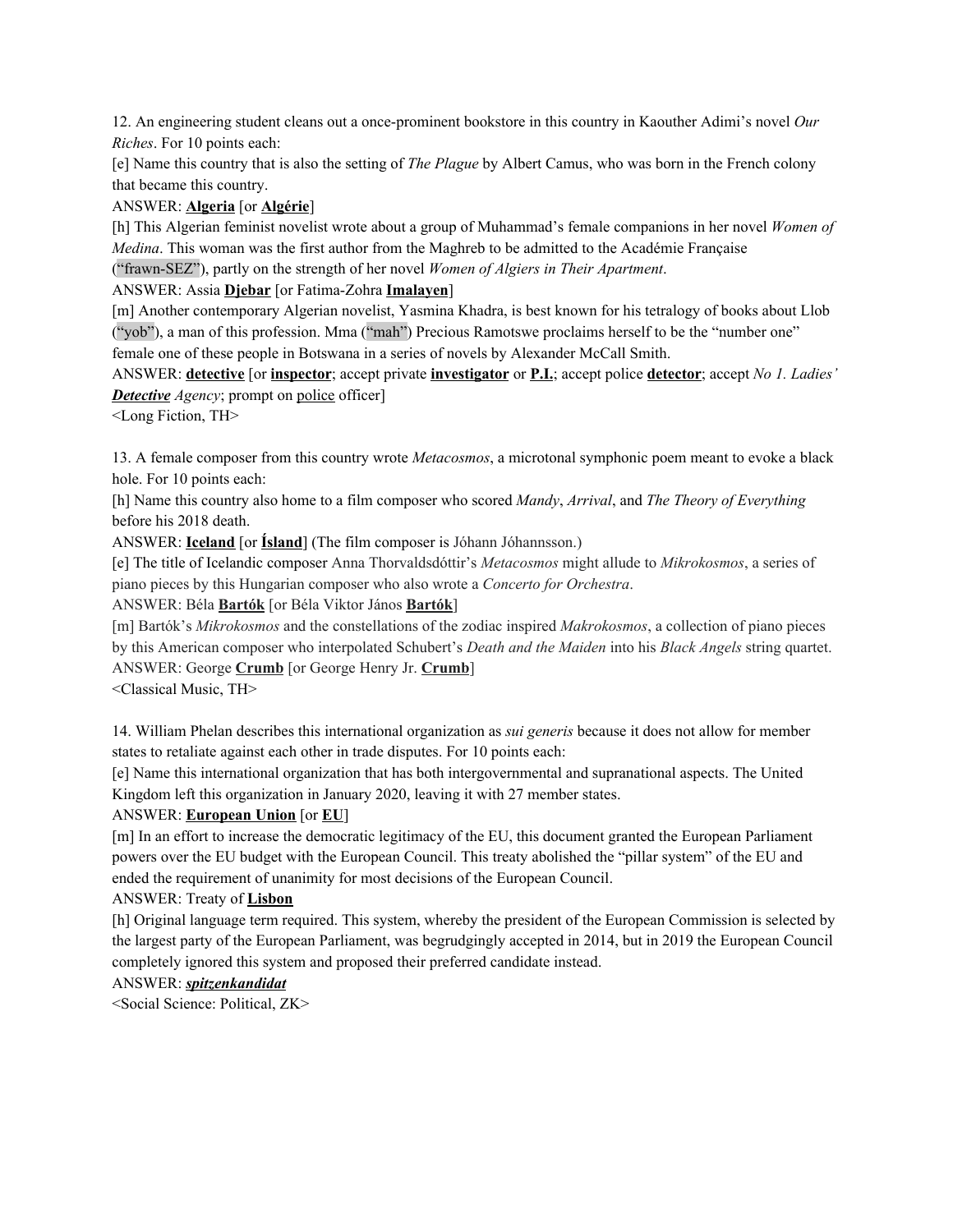15. In this book, the author writes that he believes in the title concept "as I believe that the sun has risen: not only because I see it, but because by it I see everything else." For 10 points each:

[m] Name this book of apologetics stating that the title concept "if false, is of no importance, and if true, [is] of infinite importance. The only thing it cannot be is moderately important."

#### ANSWER: *Mere Christianity*

[e] *Mere Christianity* is a work by this author who also explored Christianity in *The Great Divorce* and *The Screwtape Letters*.

ANSWER: C. S. **Lewis** [or Clive Staples **Lewis**]

[h] In this allegorical work, written shortly after Lewis' conversion in 1933, John meets personifications of Facism, Communism, and Hedonism before encountering a woman representing the Church on the Acropolis.

#### ANSWER: *The Pilgrim's Regress*

<Religion, ND>

16. The speaker hears "the hard trail telephone a far-off horse's feet" in a Rudyard Kipling poem set in one of these places. For 10 points each:

[h] Name this type of place that titles a poem from *Leaves of Grass* whose speaker thinks "this globe enough, till there sprang out so noiseless around me myriads of other globes" while admiring the stars above one of these places. ANSWER: a **prairie** [accept "The **Prairie**"; accept "Night on the **Prairies**"]

[e] This Romantic-era American poet called prairies "gardens of the desert [...] which the speech of England has no name" in his prairie-praising poem "The Prairies." He also wrote "Thanatopsis."

ANSWER: William Cullen **Bryant**

[m] This author compares youth to "wild roses" against the tedium of prairie life in her poem "Prairie Spring" from her collection *April Twilights*. A novel by this author named for a Whitman poem is divided into sections like "The Wild Land" and "The White Mulberry Tree."

ANSWER: Willa **Cather** [or Willa Sibert **Cather**] (The novel is *O, Pioneers*.) <Poetry, TH>

17. Bongani Ndodana-Breen's 2011 work *Winnie* is discussed in Naomi André's 2018 book on the racial history and contemporary status of this art form, mainly in the U.S. and post-apartheid South Africa. For 10 points each: [e] Name this art form. In 2015, a New York company made the uncommon decision to *not* have tenor Aleksandrs Antonenko wear blackface while playing the title character of a work in this art form based on Shakespeare's *Othello.*

ANSWER: **opera** [accept *Black Opera: History, Power, Engagement*; accept solo-**opera**] (The clue refers to the Metropolitan Opera's 2015 production of Verdi's *Otello*.)

[m] By playing Ulrica in the Metropolitan Opera's 1955 production of *Un ballo in maschera*, this contralto became the first African-American to sing at the Met. Earlier, this singer gave a famed outdoor performance at the Lincoln Memorial.

ANSWER: Marian **Anderson**

[h] A nearly all-black cast is required for this contemporary composer's vignette-based opera *X, the Life and Times of Malcolm X*. This composer's opera *The Central Park Five* won the Pulitzer Prize for Music in 2020.

ANSWER: Anthony **Davis** (no relation to the NBA player)

<Other Arts: Auditory, TM>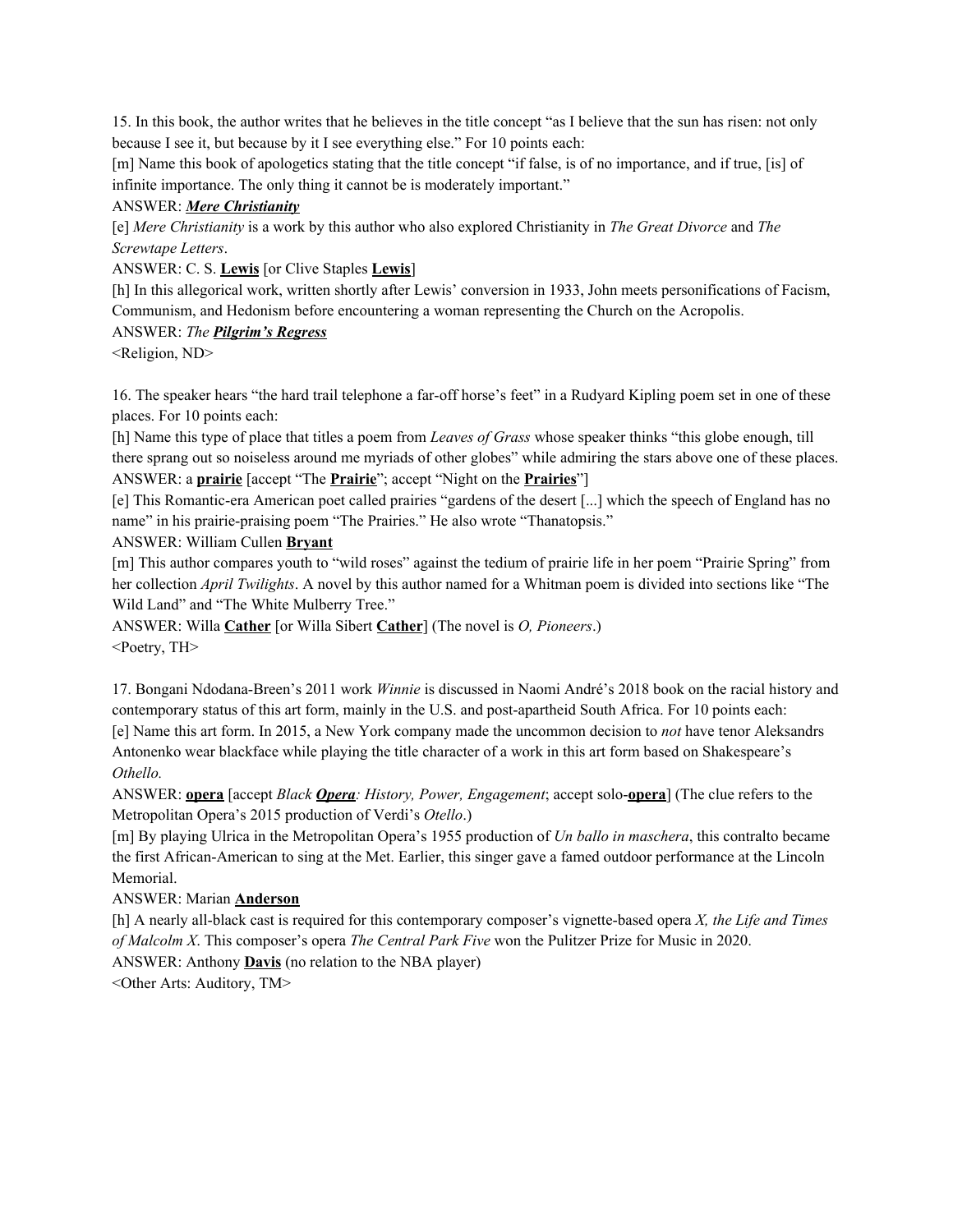18. Preemptive algorithms for this task stop lower priority processes to run higher priority processes. For 10 points each:

[m] Name this task performed by round-robin algorithms, in which each process gets equal time. Operating systems perform this task to allocate processes to available CPUs.

# ANSWER: **scheduling** [or **schedule**]

[h] Rate-monotonic schedulers are optimal for this type of operation system when tasks are independent and periodic. Embedded systems developed with hard constraints require this type of OS to meet every deadline. ANSWER: **real-time** operating system [or **RTOS** ("AR-toss")]

[e] Operating systems are typically written in a mix of assembly and this language favored by system programmers. Bjarne Stroustrup developed an "improvement" of this language that allows for object-oriented programming. ANSWER: **C** [reject "C++"]

<Other Science: Computer Science, JS>

19. While living in Paris, this journalist published *Rehlat Abou Naddara Zar'a*, the first Arabic language magazine to feature political cartoons. For 10 points each:

[h] Name this Jewish Egyptian journalist and comedic dramatist who excoriated Arab morals and praised France in his salons and plays. His liberal pamphlets were popular among the soldiers who carried out the Urabi revolt. ANSWER: Yaqub **Sanu** [accept James **Sanua**; accept **Abu Naddara**]

[m] Sanu repeatedly criticized the sexual morality of Ismail the Magnificent, the last ruler with this title to keep a harem. This title was used by the rulers of Egypt in the 19th century, beginning with Muhammud Ali Pasha. ANSWER: **khedive**

[e] Another reformer active in Egypt in the 1870s, the peripatetic Jamal Al-Din, likely had origins in this other country. The Durrani dynasty ruled this country after uniting the Pashtun tribes.

ANSWER: **Afghanistan** [accept Jamal al-Din al-**Afghani**]

<World History, TH>

20. Partially because it swims via pectoral fin oscillation, the moonfish has a near whole-body type of this ability. For 10 points each:

[e] Name this type of thermoregulation in which animals use metabolic processes to regulate their body temperature. ANSWER: **endothermy** [accept word forms like **endothermic** or **endotherm**s; accept **warm-blooded**; prompt on homeothermy or homeotherms]

[h] The moonfish's gills are surrounded by one of these net-like bundles of veins and arteries that act as a countercurrent heat exchangers. In bony fish, these structures supply arterial blood to capillary networks underlying both the pigment cell layer of the retina and the gas gland of swim bladders.

ANSWER: **rete mirabile** [accept **retia mirabilia**; prompt on "wonderful net"]

[m] Bony fish sense pressure differentials using an organ described by this adjective made up of mechano·receptive units called neuromasts. Generally, this anatomical adjective has the opposite meaning of medial.

ANSWER: **lateral** [accept **lateral** line system; accept **lateral** line organ]

<Biology, TH>